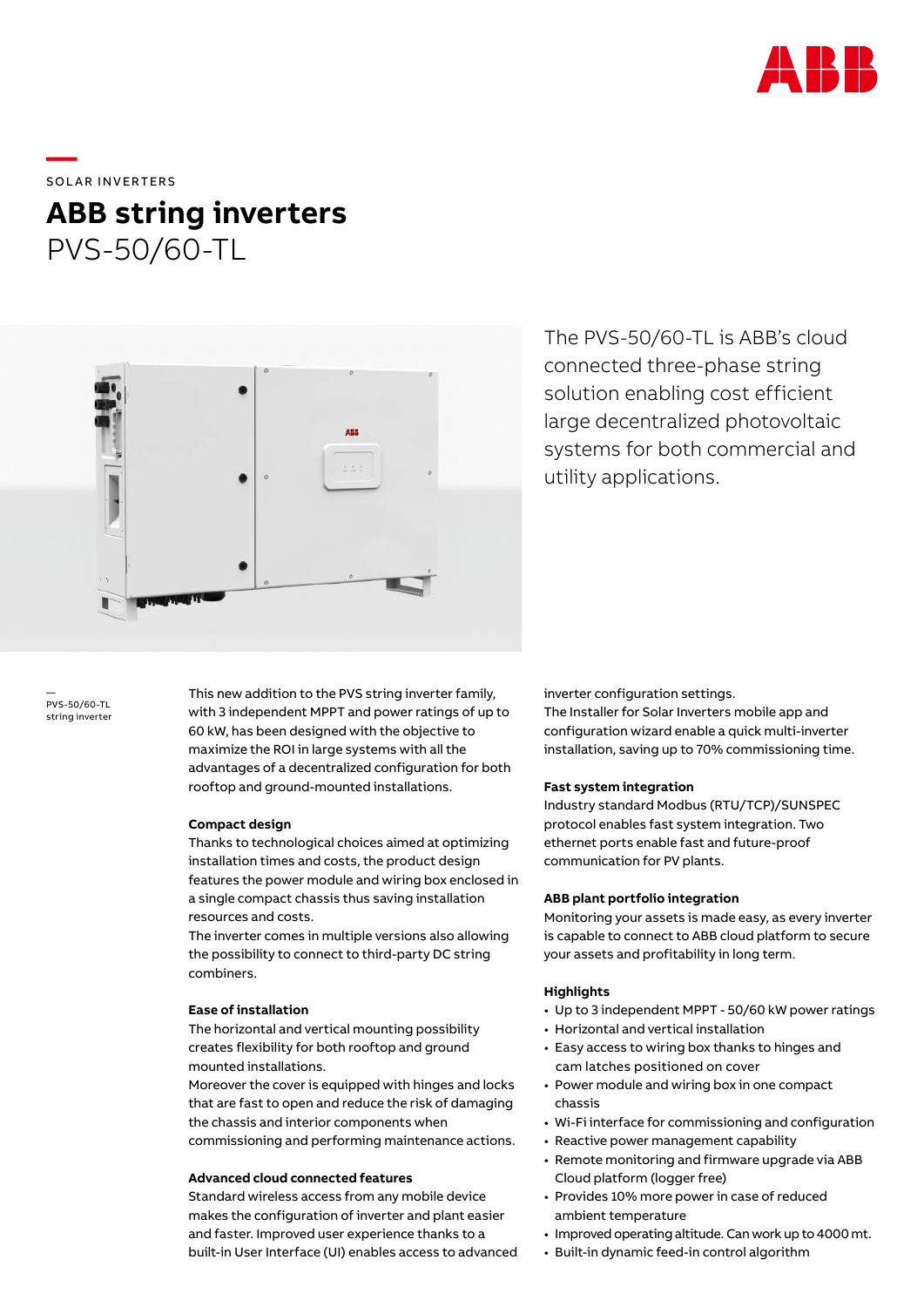# **— ABB string inverters** PVS-50/60-TL



### **— Technical data and types**

| Type code                                                                 | <b>PVS-50-TL</b>                                                                                                         | <b>PVS-60-TL</b>                         |
|---------------------------------------------------------------------------|--------------------------------------------------------------------------------------------------------------------------|------------------------------------------|
| Input side                                                                |                                                                                                                          |                                          |
| Absolute maximum DC input voltage (V <sub>max,abs</sub> )                 | 1000 V                                                                                                                   |                                          |
| Start-up DC input voltage (V <sub>start</sub> )                           | 420700 V (Default 420 V)                                                                                                 | 420700 V (Default 500 V)                 |
| Operating DC input voltage range (V <sub>dcmin</sub> V <sub>dcmax</sub> ) | 0,7xV <sub>start</sub> 950 V (min 300 V)                                                                                 | 0,7xV <sub>start</sub> 950 V (min 360 V) |
| Rated DC input voltage (Vdcr)                                             | 610 Vdc                                                                                                                  | 720 Vdc                                  |
| Rated DC input power (Pdcr)                                               | 52000W                                                                                                                   | 61800W                                   |
| Number of independent MPPT                                                | 3 (version SX and SX2) / 1 (versione standard e S)                                                                       |                                          |
| Maximum DC input power for each MPPT (PMPPT, max)                         | 19300W@30°C / 17500W@45°C                                                                                                | 23100W@30°C / 21000W@45°C                |
| MPPT input DC voltage range (VMPPTmin  VMPPTmax) at Pacr                  | 480-800 Vdc                                                                                                              | 570-800 Vdc                              |
| Maximum DC input current (Idcmax) for each MPPT                           | 36 A                                                                                                                     |                                          |
| Maximum input short circuit current for each MPPT                         | 55 A (165 A in case of parallel MPPT)                                                                                    |                                          |
| Number of DC input pairs for each MPPT                                    | 5                                                                                                                        |                                          |
|                                                                           | Screw terminal block (Standard and -S version) or PV quick fit connector <sup>1)</sup>                                   |                                          |
| DC connection type                                                        | (-SX and SX2 version)                                                                                                    |                                          |
| Input protection                                                          |                                                                                                                          |                                          |
| Reverse polarity protection                                               | Yes, from limited current source                                                                                         |                                          |
| Input over voltage protection for each MPPT                               | Type $2 /$ Type $1 + 2$ (option)                                                                                         |                                          |
| Photovoltaic array isolation control                                      | According to local standard                                                                                              |                                          |
| DC switch rating for each MPPT (version with DC switch)                   | 75 A / 1000 V for each MPPT                                                                                              |                                          |
| Fuse rating (version with fuses)                                          | 15 A / 1000 V                                                                                                            |                                          |
| <b>Output side</b>                                                        |                                                                                                                          |                                          |
| AC grid connection type                                                   | Three-phase (3W+PE or 4W+PE), grounded WYE system only                                                                   |                                          |
| Rated AC power (Pacr @cosf=1)                                             | 50000W                                                                                                                   | 60000W                                   |
| Maximum AC output power (P <sub>acmax</sub> @cosf=1)                      | 55000 W up to 30°C                                                                                                       | 66000 W up to 30°C                       |
| Maximum apparent power (S <sub>max</sub> )                                | 55000 VA up to 30°C                                                                                                      | 66000 VA up to 30°C                      |
| Rated AC grid voltage (Vac,r)                                             | 400 V                                                                                                                    | 480V                                     |
| AC voltage range                                                          | 320480 V <sup>2)</sup>                                                                                                   | 384571 V <sup>2)</sup>                   |
| Maximum AC output current (lac, max)                                      | 80A                                                                                                                      |                                          |
| Contributory fault current                                                | 92 A                                                                                                                     |                                          |
| Rated output frequency (fr)                                               | 50 Hz / 60 Hz                                                                                                            |                                          |
| Output frequency range (f <sub>min</sub> f <sub>max</sub> )               | 4753 Hz / 5763 Hz 3)                                                                                                     |                                          |
| Nominal power factor and adjustable range                                 | > 0.995; 01 inductive/capacitive with maximum Sn                                                                         |                                          |
| Total current harmonic distortion                                         | $3%$                                                                                                                     |                                          |
| Maximum AC cable                                                          | 95mm2 copper/alluminum                                                                                                   |                                          |
| AC connection type                                                        | Screw terminal block, cable gland                                                                                        |                                          |
| <b>Output protection</b>                                                  |                                                                                                                          |                                          |
| Anti-islanding protection                                                 | According to local standard                                                                                              |                                          |
| Maximum external AC overcurrent protection                                | 100 A                                                                                                                    |                                          |
| Output overvoltage protection                                             | Type 2                                                                                                                   |                                          |
| <b>Operating performance</b>                                              |                                                                                                                          |                                          |
| Maximum efficiency (hmax)                                                 | 98.3%                                                                                                                    | 98.5%                                    |
| CN efficiency                                                             | 98.2%                                                                                                                    | 98.3%                                    |
| Euro efficiency                                                           | 98.0%                                                                                                                    | 98.0%                                    |
| Communication                                                             |                                                                                                                          |                                          |
| Embedded communication interfaces                                         |                                                                                                                          |                                          |
| Communication protocol                                                    | 3x RS485, 2X Ethernet (RJ45), WLAN (IEEE802.11 b/g/n @ 2,4 GHz)<br>Modbus RTU / TCP (Sunspec compliant); Aurora Protocol |                                          |
| Remote monitoring services                                                | Standard level access to Aurora Vision monitoring portal                                                                 |                                          |
|                                                                           | Integrated Web User Interface; Display (option);                                                                         |                                          |
| <b>Advanced features</b>                                                  | Embedded logging and direct transferring of data to Cloud                                                                |                                          |
| Environmental                                                             |                                                                                                                          |                                          |
| Ambient temperature range                                                 | -25+60°C (-13140 °F) with derating above 45 °C (113 °F) with derating above 45 °C (113 °F)                               |                                          |
| Relative humidity                                                         | 4% 100% condensing                                                                                                       |                                          |
| Sound pressure level, typical                                             | 75 dB(A) @1 m                                                                                                            |                                          |
| Maximum operating altitude                                                | 4000 m (13123 ft) with derating above 2000 m / 6561 ft                                                                   |                                          |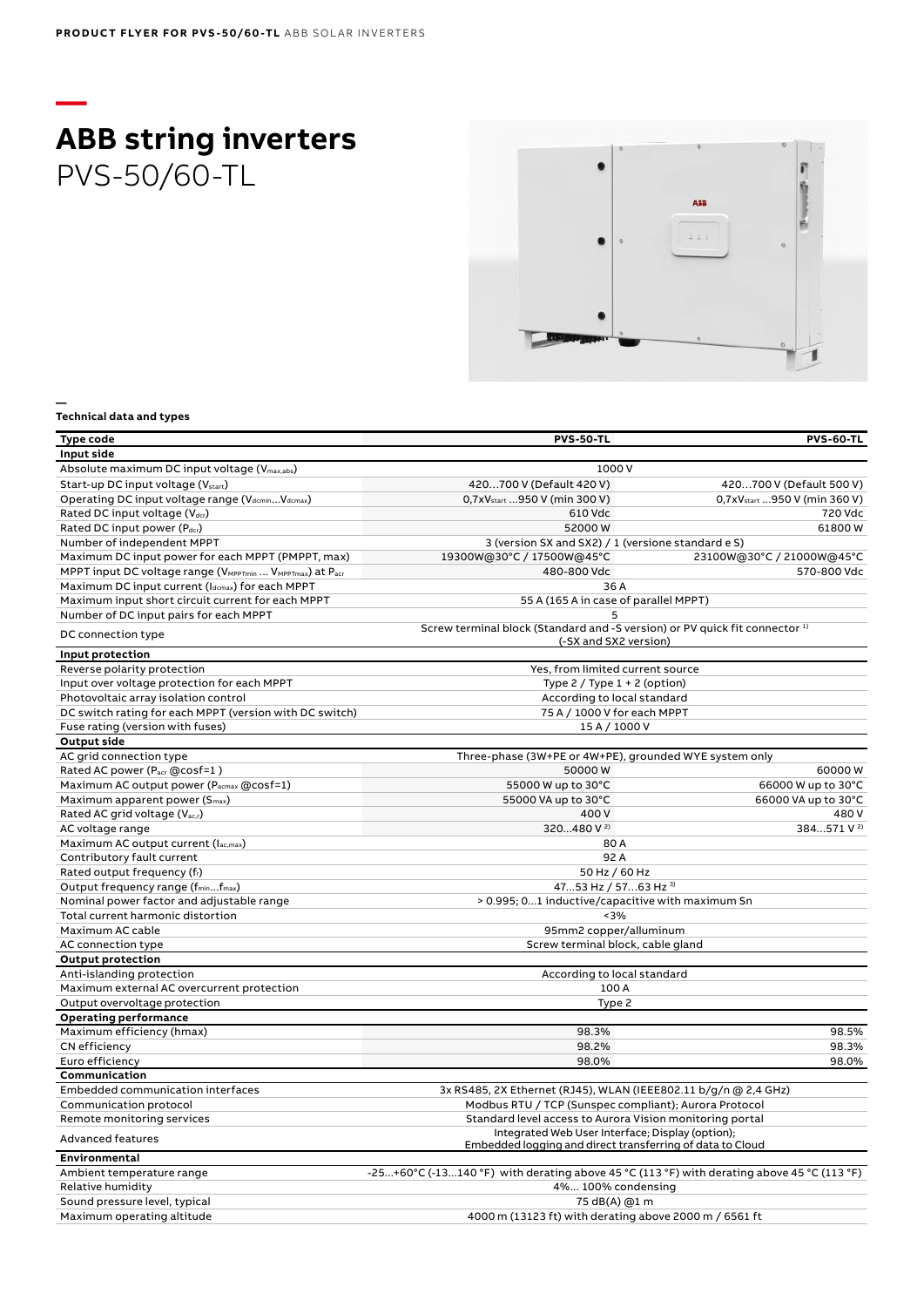# **ABB PVS-50/60-TL string inverter block diagram**



### **— Technical data and types**

| <b>Type code</b>                                                                         | <b>PVS-50-TL</b>                                                                                                                                                                                                                                                                                                                                       | <b>PVS-60-TL</b>     |  |
|------------------------------------------------------------------------------------------|--------------------------------------------------------------------------------------------------------------------------------------------------------------------------------------------------------------------------------------------------------------------------------------------------------------------------------------------------------|----------------------|--|
| Physical                                                                                 |                                                                                                                                                                                                                                                                                                                                                        |                      |  |
| Environmental protection rating                                                          | IP65 (IP54 for cooling section)                                                                                                                                                                                                                                                                                                                        |                      |  |
| Cooling                                                                                  | Forced air                                                                                                                                                                                                                                                                                                                                             |                      |  |
| Dimension (H x W x D)                                                                    | 750 mm x 1100 mm x 261,5 mm / 29.5" x 43,3" x 10.27"                                                                                                                                                                                                                                                                                                   |                      |  |
| Weight                                                                                   | 70 kg / 154 lbs (SX version)                                                                                                                                                                                                                                                                                                                           |                      |  |
| Mounting system                                                                          | Wall bracket                                                                                                                                                                                                                                                                                                                                           |                      |  |
| Safety                                                                                   |                                                                                                                                                                                                                                                                                                                                                        |                      |  |
| <b>Isolation level</b>                                                                   | <b>Transformerless</b>                                                                                                                                                                                                                                                                                                                                 |                      |  |
| Marking                                                                                  | CE                                                                                                                                                                                                                                                                                                                                                     |                      |  |
| Safety and EMC standard                                                                  | IEC/EN 62109-1, IEC/EN 62109-2, EN 61000-6-2, EN 61000-6-3, EN 61000-3-11, EN 61000-3-12<br>EN 62311, EN 301 489-1, EN 301 489-17, EN 300 328                                                                                                                                                                                                          |                      |  |
| Grid standard (check your sales channel for availability)                                | CEI 0-21, CEI 0-16, DIN V VDE V 0126-1-1, VDE-AR-N 4105, G59/3, DRRG/DEWA, Chile LV/MV<br>EN 50438 (Including Ireland deviations), RD 1565, RD 413, UTE C15-7-712-1<br>P.O. 12.3, AS/NZS 4777.3, BDEW, NRS-097-2-1, MEA, PEA, IEC 61727, ISO/IEC Guide 67(System 5)<br>IEC 61683, VFR-2014, IEC 62116, Synergrid C10/11, IRR-DCC-MV, CLC-TS-50549-1/-2 |                      |  |
| Available product variants                                                               |                                                                                                                                                                                                                                                                                                                                                        |                      |  |
| Input connections with terminal blocks<br>+ surge arrester Type 2                        | <b>PVS-50-TL</b>                                                                                                                                                                                                                                                                                                                                       | <b>PVS-60-TL</b>     |  |
| Input connections with terminal blocks + DC switch<br>+ surge arrester Type 2            | <b>PVS-50-TL-S</b>                                                                                                                                                                                                                                                                                                                                     | <b>PVS-60-TL-S</b>   |  |
| 15 quick Input connections + fuses (single pole) + DC<br>switch + surge arresters Type 2 | PVS-50-TL-SX                                                                                                                                                                                                                                                                                                                                           | PVS-60-TL-SX         |  |
| 15 quick Input connections + fuses (both poles) + DC<br>switch + surge arresters Type 2  | <b>PVS-50-TL-SX2</b>                                                                                                                                                                                                                                                                                                                                   | <b>PVS-60-TL-SX2</b> |  |
| Optional available                                                                       |                                                                                                                                                                                                                                                                                                                                                        |                      |  |
| SPD Type $1 + 24$                                                                        | Available                                                                                                                                                                                                                                                                                                                                              | Available            |  |

<sup>1)</sup>Please refer to the document "String inverters - Product manual appendix" available at www.abb.com/solarinverters for information on the quick-fit connector brand and model used in the inverter<br><sup>2)</sup> The AC voltage range may vary depending on specific country grid standards

<sup>3)</sup> The Frequency range may vary depending on specific country grid standards 4) Article with dedicated part number, only for SX2 version

Remark. Features not specifically listed in the present data sheet are not included in the product